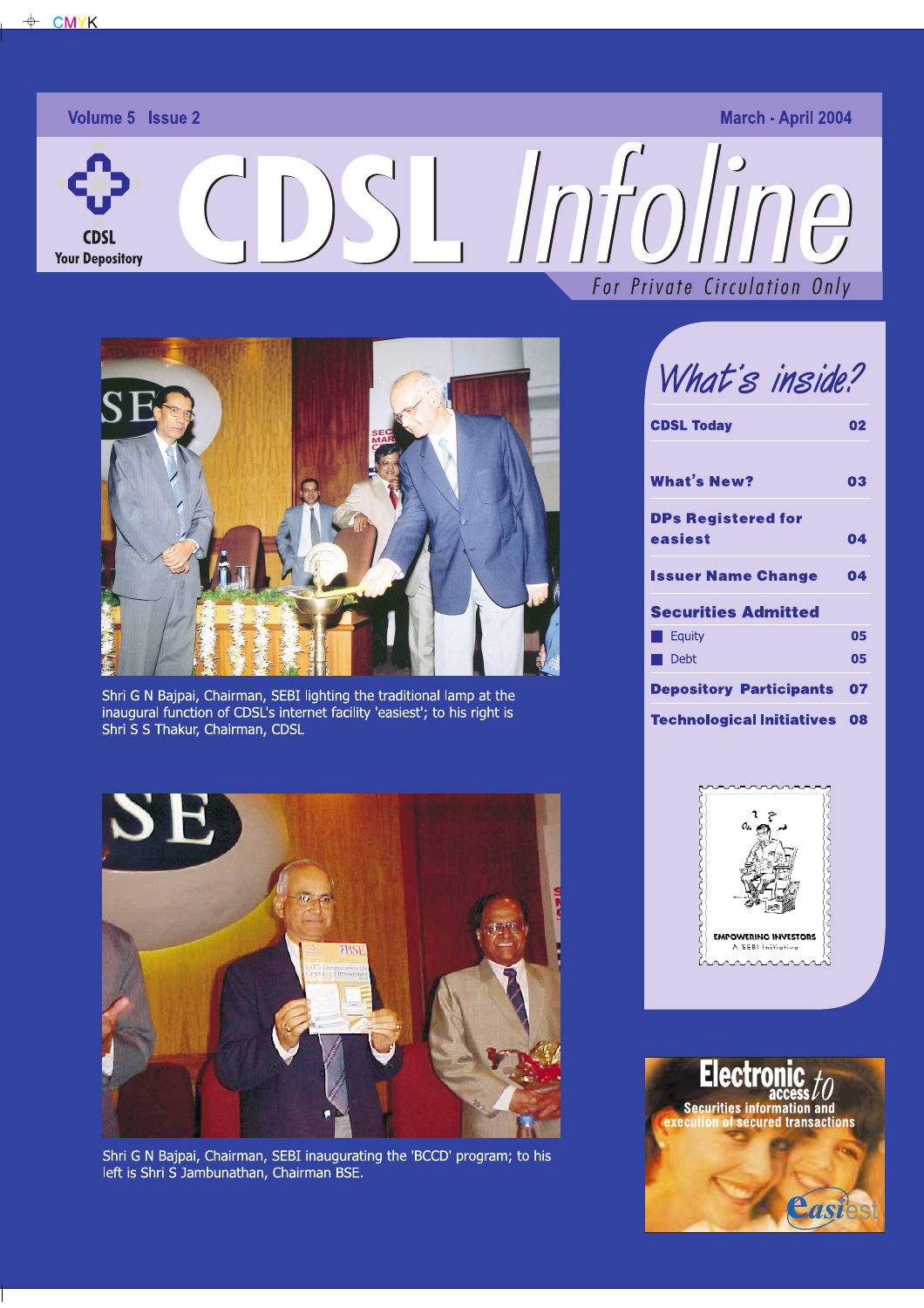# CDSL today : (as of 31.03.2004)

| <b>Security type</b>     | <b>March</b><br>2004 | <b>March</b><br>2003 | <b>March</b><br>2002 |
|--------------------------|----------------------|----------------------|----------------------|
| Equity                   | 4720                 | 4576                 | 4305                 |
| Debt                     | 3349                 | 2452                 | 1208                 |
| <b>Commercial Paper</b>  | 74                   | 101                  | 103                  |
| Government<br>Securities | 104                  | 102                  |                      |

## Securities Admitted

As on March 31, 2004, the equity of 4720 companies has been admitted into CDSL. Further, CDSL has also admitted 3349 debt instruments, like debentures and bonds, for dematerialisation.

|                                | <b>March</b><br>2004 | <b>March</b><br>2003 | <b>March</b><br>2002 |
|--------------------------------|----------------------|----------------------|----------------------|
| <b>Depository Participants</b> | 211                  | 189                  | 165                  |
| <b>Branch-DPs</b>              | 241                  | 237                  | 198                  |
| Cities                         | 107                  | 110                  | 98                   |
| Locations                      | 441                  | 414                  | 346                  |

# Depository Participants

As on March 31, 2004 CDSL has 211 DPs offering live depository services in 107 cities across 441 locations in the country.

| ' Securities in CDSL | <b>March</b> | <b>March</b> | March I |
|----------------------|--------------|--------------|---------|
|                      | 2004         | 2003         | 2002    |
| Quantity (Crore)     | 1401         | 821          | 482     |
| Value (Rs. in Crore) | 103901       | 36164        | 24336   |

## Dematerialisation

Over the last one year, the demat volume and value have increased by 71% and 187% respectively.

## **Settlement**

Over the last one year, the settlement volume and value have increased by 83% and 143% respectively.

| <b>Settlement</b>    | 2004  | March   March<br>2003 | March I<br>2002 |
|----------------------|-------|-----------------------|-----------------|
| Quantity (Crore)     | 48.27 | 26.42                 | 24.95           |
| Value (Rs. in Crore) | 5858  | 2415                  | 2776            |

|           | 2004 | March   March   <br>2003 | 'March<br>2002 |
|-----------|------|--------------------------|----------------|
| Investors |      | 629159 247369            | 128252         |

## **Investors**

Over the last one year, the number of demat accounts opened by investors in CDSL has increased by 154%.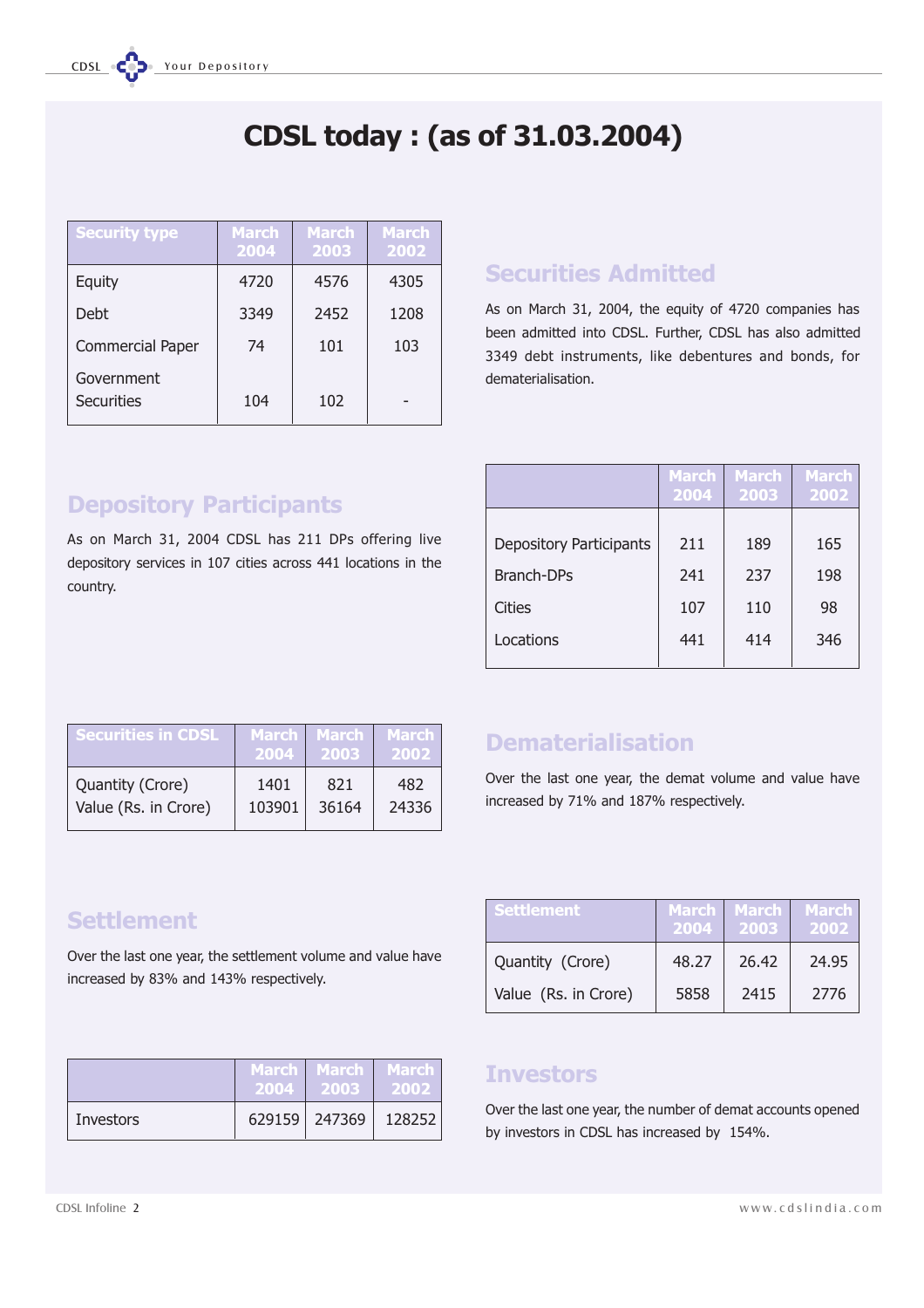## What's New?

Launch of "Electronic Access To Securities" Information And Execution Of Secured Transactions" (easiest) and "BSE's Certification on Central Depository" (BCCD)

CDSL's internet facility, easiest was inaugurated on March 9, 2004 at the BSE Convention Hall, P. J. Towers by Shri G. N. Bajpai - Chairman, SEBI. Simultaneously, Shri Bajpai also inaugurated "BSE's Certification on Central Depository" (BCCD), a certification programme on depository services. CDSL has provided the course content for this programme, which will be conducted by the BSE Training Institute. The inauguration function, which spanned an hour, had an impressive turnout of over 450 dignitaries from SEBI, Banks, NSDL, BSE and NSE Clearing Members, DPs, RTAs and other securities market constituents.

Shri S. S. Thakur-Chairman, CDSL delivered the welcome address prior to summarising the features of easiest and BCCD and conveying CDSL's expectations from these products. The SEBI Chairman, in his speech, complimented CDSL on the launch of the products and stated that he welcomed any facility that benefited the investor. He was also enthused by the progress of CDSL on various fronts.

CDSL has received 37 registrations for easiest from its DPs, till date.

#### Login to easi / easiest account through www.myeasi.com

Investors can currently avail of CDSL's Internet based facility easil easiest through its website www.cdslindia.com. In order to provide increased convenience and speedy access to easil easiest services, CDSL has provide a separate link through www.myeasi.com. Users can now log on to www.myeasi.com for accessing easileasiest services.

#### Introduction of Margin Trading Accounts

SEBI has permitted Clearing Member brokers to provide "margin trading", facility to their clients, in the cash segment, vide its Circular No. SEBI/ MRD/SE/SU/Cir 15/04 dated March 19, 2004 subject to eligibility and other conditions mentioned therein. Margin trading will provide the

means for an investor to borrow funds from a "corporate" Clearing Member (CM) to purchase stock. The investor would have to pay an initial margin of 50%, while the CM would finance the balance 50%. The CM can lend funds from his own resources or can borrow from scheduled commercial banks and/or non-banking finance companies regulated by RBI. However, the CM can only borrow upto five times his net worth.

SEBI has stipulated that only corporate CMs with a net worth of more than Rs 3 crore can provide margin trading facility to their clients. Pertinently, the broker is required to maintain separate client-wise demat accounts (in the name of the client) of the securities purchased on margin trading and shall enable the client to observe the movement of securities from his account (through internet).

CDSL is pleased to inform the launch of MArgiN TRAding (MANTRA) account, a facility for brokers to maintain client wise accounts of securities purchased through Margin Trading. CDSL will provide its internet based facility "easi" (electronic access to securities information) to BOs for viewing their MANTRA account details. DPs who are registered for "easi" will be able to provide the facility to their BOs more pertinently to the clients who have opened MANTRA accounts with them.

#### Electronic Contract Note (ECN) Services

CDSL is pleased to facilitate Electronic Contract Note (ECN) services in association with the Stock Exchange, Mumbai (BSE). Depository Participants (DPs)/ investors/ custodians can now avail of ECN services through 'ECN services' link at www.cdslindia.com. The Digitally Signed Electronic Contract Notes system, which is a precursor to the launch of the STP system, comprehensively covers the retail and institutional segments and allows clearing members to issue Contract Notes cum Bill to their investors through a simple file upload utility. Members can also issue the Contract Note cum Bill to their sub brokers' investors through the same system.

#### Settlement of transactions in case of holidays

On account of bank holidays, multiple settlements have to be completed by the Stock Exchanges on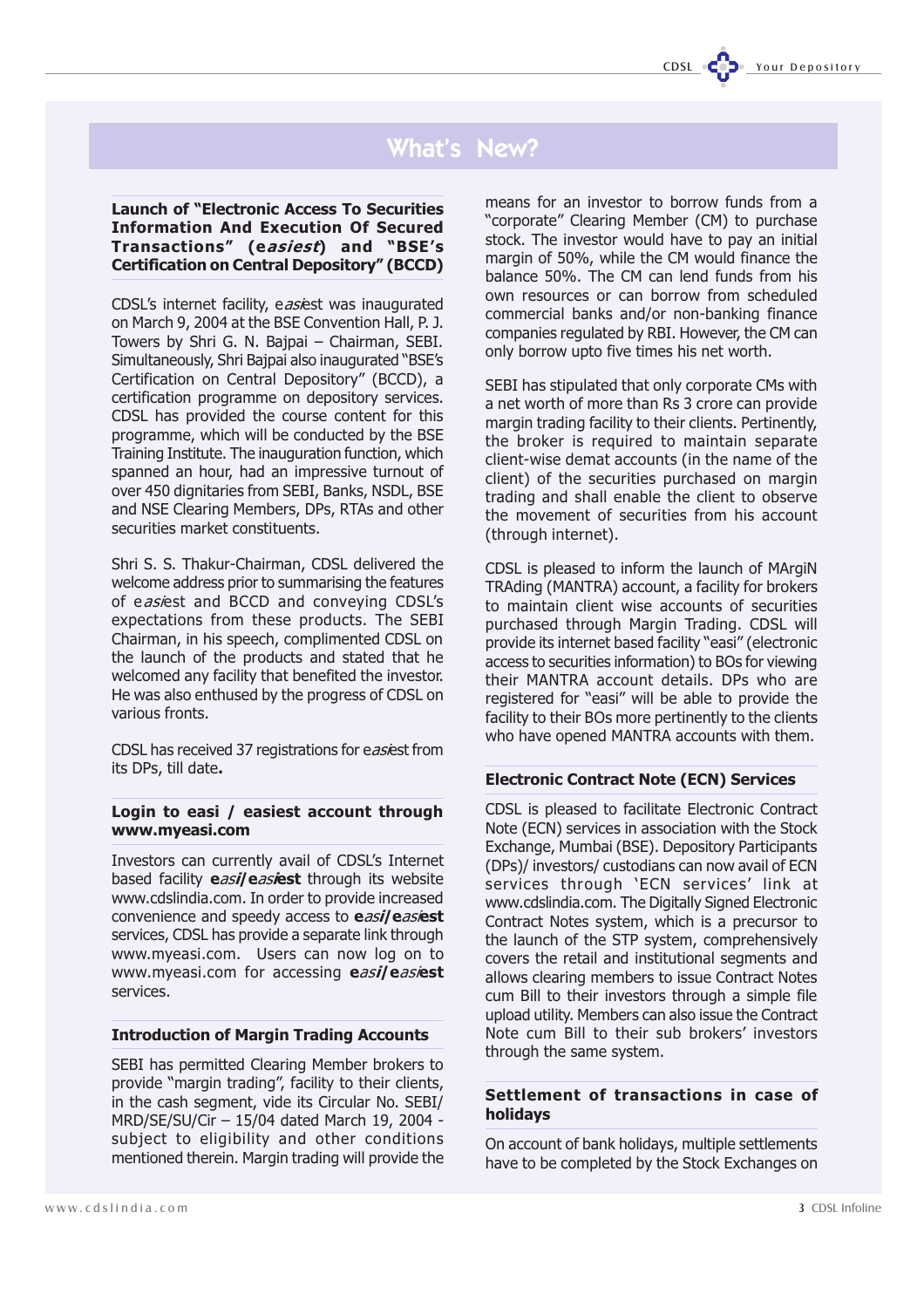the next working day. In order to smoothen the settlement process, SEBI has directed that after such holidays, the Stock Exchanges shall clear and settle the trades on a sequential basis i.e. the pay-in and pay-out of the first settlement shall be completed before pay-in and pay-out of the subsequent settlement.

#### Transfer of Securities from CM Pool Account

SEBI in partial modification of its earlier circular

No.SMRDP/Policy/Cir-05/2001 dated February 1, 2001 has directed clearing members to transfer the securities from their respective CM pool accounts within 1 working day after the pay-out day. The securities lying in the pool account beyond the stipulated 1 day shall attract a penalty at the rate of 6 basis points per week on the value of the securities. This will be implemented by CDSL with effect from May 01, 2004.

## DPs Registered for easiest

| Sr.            | <b>DPID</b> | <b>DP Name</b>                               |           | Sr. DPID | <b>DP Name</b>                          |
|----------------|-------------|----------------------------------------------|-----------|----------|-----------------------------------------|
| <b>No</b>      |             |                                              | <b>No</b> |          |                                         |
| 1              | 12013200    | Asit C. Mehta Investment Intermediaries Ltd. | 19        | 12029000 | R R S Shares & Stock Brokers Pvt. Ltd.  |
| 2              | 12029800    | Capstocks & Securities (India) Pvt. Ltd.     | 20        | 12032300 | Rooshnil Securities Pvt. Ltd.           |
| 3              | 12012500    | Churiwala Securities Pvt. Ltd.               | 21        | 13025600 | Sahara India Financial Corporation Ltd. |
| $\overline{4}$ | 12023900    | Cochin Stock Brokers Ltd.                    | 22        | 12018500 | Saikripa Securites Ltd.                 |
| 5              | 12023000    | Emkay Share & Stock Brokers Pvt. Ltd         | 23        | 12027000 | Sam Global Securities Ltd.              |
| 6              | 12030900    | Exponential Financial Services Pvt. Ltd.     | 24        | 12019100 | Sam Global Securities Ltd.              |
| 7              | 12010800    | Gandhi Securities & Inv. Pvt. Ltd            | 25        | 12019101 | Sam Global Securities Ltd.              |
| 8              | 13014900    | Global Trust Bank Ltd.                       | 26        | 12029300 | Shah Investors Home Ltd.                |
| 9              | 12020600    | Globe Capital Market Ltd.                    | 27        | 12012100 | Suresh Rathi Securities Pvt. Ltd.       |
| 10             | 12016900    | J. G. Shah Financial Consultants Pvt. Ltd.   | 28        | 12028900 | Sushil Finance Consultants Ltd.         |
| 11             | 12020000    | Joindre Capital Services Ltd.                | 29        | 12012000 | SVV Shares & Stock Brokers Pvt. Ltd.    |
| 12             | 12017500    | Kantilal Chhaganlal Securities Pvt. Ltd.     | 30        | 12018600 | Sykes & Ray Equities (India) Ltd.       |
| 13             | 12010200    | Khambatta Securities Ltd.                    | 31        | 12020900 | The Omniscient Securities Pyt. Ltd.     |
| 14             | 12025400    | <b>LSE Securities Ltd.</b>                   | 32        | 13025900 | Union Bank Of India                     |
| 15             | 12024700    | Mangal Keshav Securities Ltd.                | 33        | 12016402 | Uttam Financial Services Ltd.           |
| 16             | 12022900    | Master Capital Services Ltd.                 | 34        | 12016400 | Uttam Financial Services Ltd.           |
| 17             | 12011300    | Prabhudas Lilladher Pvt Ltd.                 | 35        | 12011100 | Vijan Share & Securities Pvt. Ltd.      |
| 18             | 12030800    | Pratibhuti Viniyog Ltd.                      | 36        | 12025500 | Wellworth Shares And Stock Broking Ltd. |
|                |             |                                              | 37        | 12025800 | Zuari Investments Ltd.                  |

### Issuer Name Change

| <b>ISIN</b>  | <b>OLD NAME</b>                                        | <b>NEW NAME</b>                           |
|--------------|--------------------------------------------------------|-------------------------------------------|
| INE025A01019 | Jindal Photo Films Ltd.                                | Jindal Photo Ltd.                         |
| INE216G01011 | Sujana Industries Limited                              | Sujana Universal Industries Limited       |
| INE633C01016 | Surya Chakra Sea Foods Limited                         | Cocanada Fisheries Limited                |
| INE539A01019 | Gujarat Heavy Chemicals Ltd.                           | <b>GHCL Limited</b>                       |
| INE263B01014 | Jaysynth Dyechem Ltd.                                  | JD Orgochem Ltd.                          |
| INE007A01017 | The Credit Rating Information Service of India Limited | <b>CRISIL Limited</b>                     |
| INE539A01019 | Gujarat Heavy Chemicals Limited                        | <b>GHCL Limited</b>                       |
| INE316A01038 | Soni Infosys Limited                                   | Infotrek Syscom Limited                   |
| INE115E01010 | Vishal Electro-Mech (India) Ltd.                       | Ind-Agiv Commerce Limited                 |
| INE213E01013 | Anukampa Vanijya Limited                               | Allanzers Distribution Services Ltd.      |
| INE557C01017 | Oswal Sugars Limited                                   | <b>Indian Sucrose Limited</b>             |
| INE539B01017 | Virinchi Consultants Limited                           | Virinchi Technologies Limited             |
| INE464B01018 | Tabassum International Limited                         | Goldmines Media Limited                   |
| INE222A01012 | George Williamson (Assam) Ltd.                         | Williamson Tea Assam Ltd.                 |
| INE007B01015 | Geojit Securities Ltd.                                 | Geojit Financial Services Ltd.            |
| INE509F01011 | <b>Cupid Rubbers Limited</b>                           | Cupid Condom Limited                      |
| INE460D01012 | Super Tannery (India) Ltd.                             | Super Tannery Ltd.                        |
| INE033B01011 | Soffia Software Limited                                | Quintegra Solutions Limited               |
| INE252B01025 | Abbott Laboratories (India) Limited                    | Pharmacia Healthcare Limited              |
| INE743E01019 | Amp Sanmar Assurance Company Limited                   | Amp Sanmar Life Insurance Company Limited |
| INE056A01014 | Hindustan Inks & Resins Limited                        | Micro Inks Limited                        |
| INE315D01018 | Trimbak Industries Limited                             | <b>International Hometex Limited</b>      |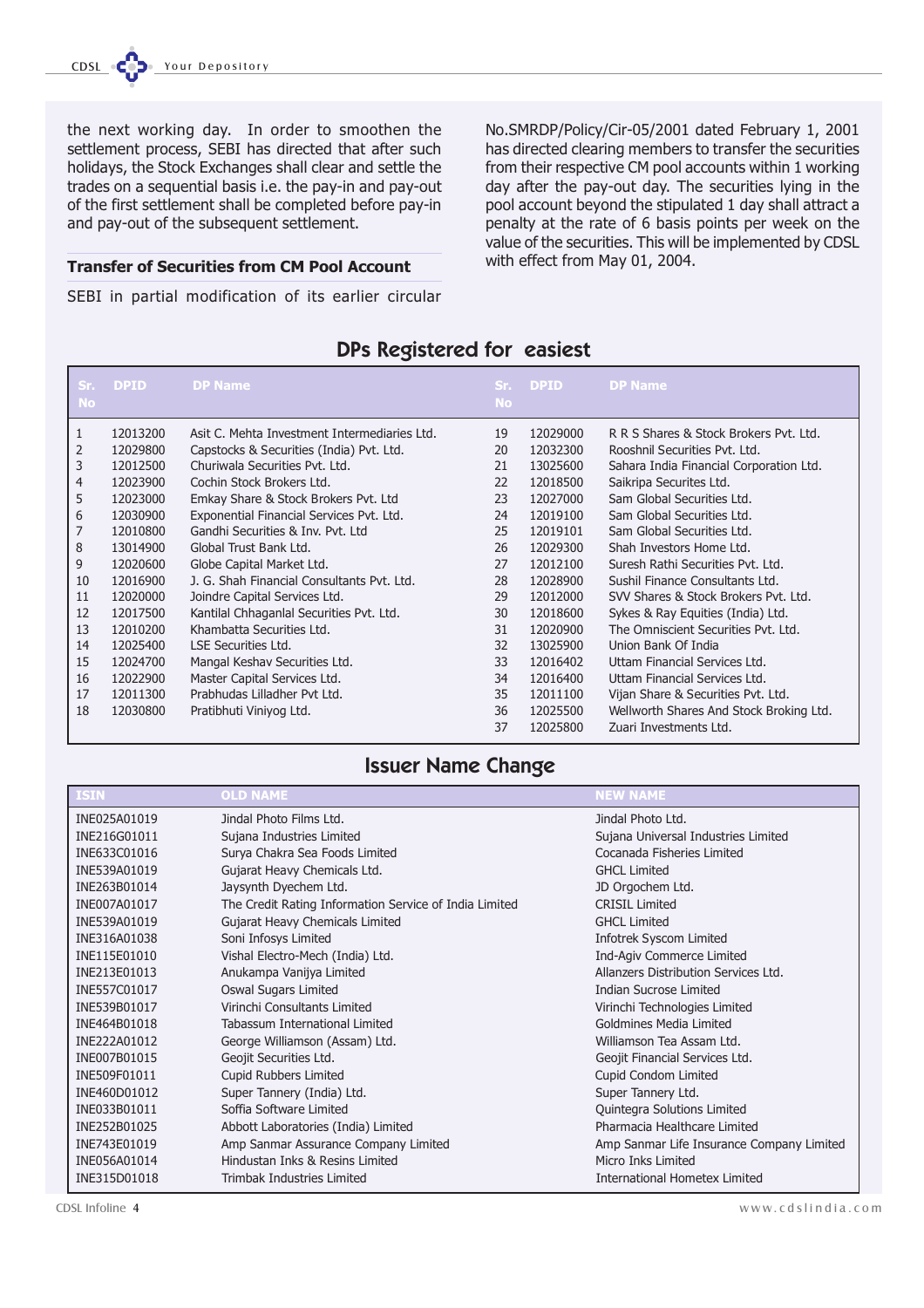CDSL **COD** Your Depository

# Equities admitted with CDSL during March April 2004

| Sr.<br><b>No</b> | <b>ISIN No.</b> | <b>Issuer Name</b>                                                                                                                        | S <sub>1</sub><br><b>No</b> | <b>ISIN No.</b> | <b>Issuer Name</b>                                                                       |
|------------------|-----------------|-------------------------------------------------------------------------------------------------------------------------------------------|-----------------------------|-----------------|------------------------------------------------------------------------------------------|
| $\mathbf{1}$     | INE090G01010    | Anukaran Commercials<br><b>Enterprises Ltd</b>                                                                                            | 17                          | INE411G01018    | RDI Print & Publishing Ltd                                                               |
| $\overline{2}$   | INE325G01010    | Available Finance Limited                                                                                                                 | 18                          | INE093G01014    | Rotam Commercials Ltd                                                                    |
|                  |                 | (Formerly Flag Leasing and<br>Investments Pvt. Ltd.<br>Formerly Flag Leasing and<br>Investments Ltd.                                      | 19                          | INE199F01011    | Shree Sponge Steel and Forging<br>Limited                                                |
|                  |                 | Formerly Flag Finin Ltd.)                                                                                                                 | 20                          | INE366G01014    | Super Crop Safe Limited                                                                  |
| 3                | INE412G01016    | <b>Bhatinda Chemicals limited</b><br>(Formerly Bhatinda Chemicals &                                                                       |                             |                 | (Formerly Super Crop Safe<br>Private Limited)                                            |
| 4                | INE376G01013    | Banaspati Mills Pvt.Ltd)<br>Biocon Limited (Formerly Biocon<br>India Limited)                                                             | 21                          | INE390G01014    | Tantia Concrete Products Limited<br>(Formerly Tantia Concrete<br>Products Pvt.Ltd)       |
| 5                | INE318G01015    | Brahmanand Himghar Limited<br>(Formerly Brahamanand<br>Developers Limited (Formerly<br><b>Brahamanand Developers Private</b><br>Limited)) | 22                          | INE388G01018    | Tantia Construction Company<br>Limited (Formerly Tantia<br>Construction Company Pvt.Ltd) |
| 6                | INE393G01018    | Chiplun Fine Chemicals Limited                                                                                                            | 23                          | INE389G01016    | Tantia Financial Services Limited                                                        |
| 7                | INE108G01010    | Cupid Trades & Finance Ltd                                                                                                                |                             |                 | (Formerly Dhankuber Industries<br>$Ltd$ )                                                |
| 8                | INE402G01017    | Data Access (India) Limited                                                                                                               |                             |                 |                                                                                          |
| 9                | INE410G01010    | Divyashakti Granites Ltd                                                                                                                  | 24                          | INE404G01013    | Tata TD Waterhouse Securities<br>Private Limited (Formerly Tata                          |
| 10               | INE053G01018    | Hanjer Fibres Limited                                                                                                                     |                             |                 | Finance Securities Limited)                                                              |
| 11               | INE400G01011    | Hariyana Ship Breakers Limited<br>(Formerly Hariyana Ship Breakers<br>Pvt. Ltd.)                                                          | 25                          | INE441G01015    | <b>Titan Timeproducts Limited</b>                                                        |
| 12               | INE361G01015    | J K Investo Trade (India) Limited<br>(Formerly J K Chemicals Limited)                                                                     | 26                          | INE157G01017    | Vardhaman Wires And<br>Polymers Ltd                                                      |
| 13               | INE092G01016    | Oregon Commercials Ltd                                                                                                                    | 27                          | INE166G01018    | Victor Impex Ltd                                                                         |
| 14               | INE347G01014    | <b>Petronet LNG Limited</b>                                                                                                               | 28                          | INE381G01013    | <b>Victory Projects Limited</b>                                                          |
| 15               | INE113G01010    | Raasula Securities Limited                                                                                                                |                             |                 | (Formerly Victory Projects                                                               |
| 16               | INE399G01015    | Ramkrishna Forgings Limited                                                                                                               |                             |                 | Private Limited)                                                                         |
|                  |                 | (Formerly Ramkrishna Forgings<br>Private limited)                                                                                         | 29                          | INE380G01015    | <b>Welcast Steels Limited</b>                                                            |

# Companies, which have admitted debt into CDSL

| Sr. No.                               | <b>Issuer Name</b>                              | Sr. No.  | <b>Issuer Name</b>                                           | Sr. No. | <b>Issuer Name</b>                           |
|---------------------------------------|-------------------------------------------------|----------|--------------------------------------------------------------|---------|----------------------------------------------|
| 1                                     | Aarti Industires Limited                        | 22       | Bharat Heavy Electricals Limited                             | 43      | Development Credit Bank Limited              |
| 2<br>3<br>4<br>5                      | Adani Exports Limited<br>Aksh Optifibre Limited | 23<br>24 | Bharat Sanchar Nigam Limited<br><b>Bharti Mobile Limited</b> | 44      | Dewan Housing Finance Corporation<br>Limited |
|                                       | Allahabad Bank                                  | 25       | <b>BOC India Limited</b>                                     | 45      | <b>Essar Oil Limited</b>                     |
|                                       | Alok Textile Industries Limited                 | 26       | <b>Borosil Glass Works Limited</b>                           | 46      | <b>Essar Steel Limited</b>                   |
|                                       | Amforge Industries Limited                      | 27       | <b>BPL Mobile Comminuctions Limited</b>                      | 47      | Export-Import Bank of India                  |
| $\begin{array}{c} 6 \\ 7 \end{array}$ | Andhra Bank                                     | 28       | Canara Bank                                                  | 48      | Fibcom India Limited                         |
| 8                                     | Andhra Pradesh Power Finance                    | 29       | Carborundum Universal Limited                                | 49      | Flex Industries Limited                      |
|                                       | Corporation Limited                             | 30       | <b>CEAT Limited</b>                                          | 50      | Floatglass India Limited                     |
| 9                                     | Andhra Pradesh State Financial                  | 31       | Central Bank of India                                        | 51      | GAIL (India) Limited                         |
|                                       | Corporation                                     | 32       | Centurion Bank Limited                                       | 52      | Glenmark Pharmaceyticals limited             |
| 10                                    | Apollo Hospitals Enterprise Limited             | 33       | Century Enka Limited                                         | 53      | Global Trade Finance Private Limited         |
| 11                                    | Appollo Fibres Limited                          | 34       | Century Textiles and Industries Limited                      | 54      | <b>Global Trust Bank Limited</b>             |
| 12                                    | Ashima Limited                                  | 35       | Chemplast Sanmar Limited                                     | 55      | Glofame Cotspin Industries Limited           |
| 13                                    | Asian Development Bank                          | 36       | Cholamandalam Investment & Finance                           | 56      | <b>GMR Infrastructure Limited</b>            |
| 14                                    | <b>Ballarpur Industries Limited</b>             |          | Company Limited                                              | 57      | Godavari Marathwada Irrigation               |
| 15                                    | Bank of Baroda                                  | 37       | Core Emballage Limited                                       |         | Development Corporation, Aurangabad          |
| 16                                    | Bank of India                                   | 38       | <b>Coromandel Fertilizers Limited</b>                        | 58      | <b>Grasim Industries Limited</b>             |
| 17                                    | Bank of Maharashtra                             | 39       | <b>Cyrus Investments Limited</b>                             | 59      | Grid Corporation of Orissa Limited           |
| 18                                    | Bank of Punjab                                  | 40       | Dalmia Cement (Bharat) Ltd                                   | 60      | Guajarat Narmada Valley Fertilizers          |
| 19                                    | <b>BASF India Limited</b>                       | 41       | Deepak Fertilisers and Petrochemicals                        |         | Company Limted                               |
| 20                                    | <b>BASF Styrenics Private Limited</b>           |          | Corporation Limited                                          | 61      | Gujarat Ambuja Cements Limited               |
| 21                                    | <b>Bharat Forge Limited</b>                     | 42       | Dena bank                                                    | 62      | Gujarat Borosil Limited                      |
|                                       |                                                 |          |                                                              |         |                                              |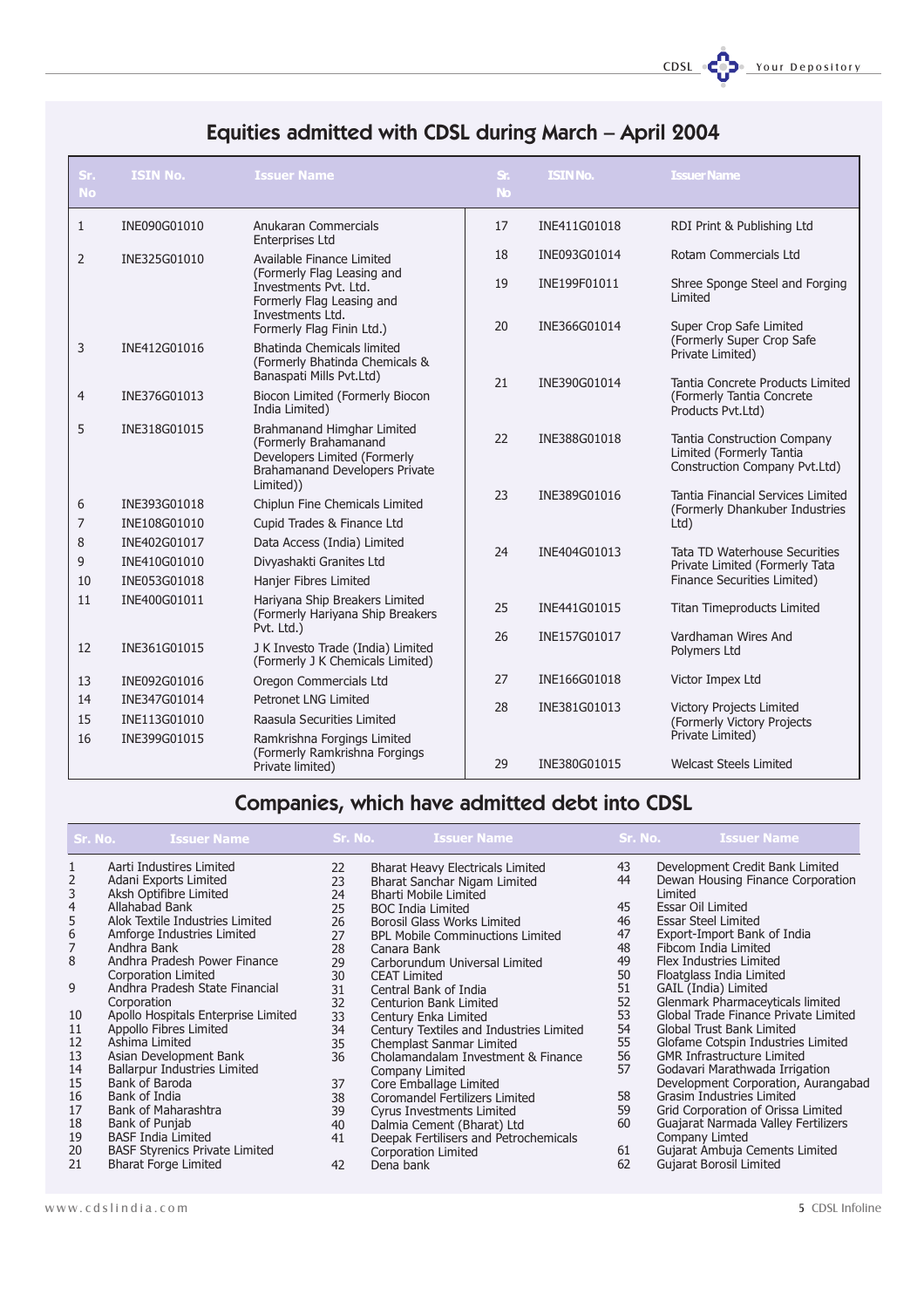| <b>Issuer Name</b><br>Sr. No.                                                         | Sr. No.    | <b>Issuer Name</b>                                               | Sr. No.    | <b>Issuer Name</b>                                                      |
|---------------------------------------------------------------------------------------|------------|------------------------------------------------------------------|------------|-------------------------------------------------------------------------|
| 63<br>Gujarat Gas Company Limited                                                     | 125        | Madhya Pradesh Financial Corporation                             | 187        | South Asian Petrochem Limited                                           |
| 64<br>Gujarat Industrial Investment                                                   | 126        | <b>Madras Cements Limited</b>                                    | 188        | Southern Electricity Supply                                             |
| <b>Coroporation Limited</b>                                                           | 127        | Maharashtra Krishna Valley Development                           |            | Company of Orissa Limited                                               |
| Gujarat State Energy Generation Limited<br>65                                         |            | Corporation                                                      | 189        | Srei International Finance Limited                                      |
| 66<br>Gujarat State Petronet Limited                                                  | 128        | Maharashtra Patbandhare Vittiya                                  | 190        | State Bank of Hyderabad                                                 |
| 67<br><b>GVK Industries Limited</b>                                                   |            | Company Limited                                                  | 191        | State Bank of India                                                     |
| 68<br><b>Haren Textiles Limted</b>                                                    | 129        | Maharashtra State Financial Corporation                          | 192        | State Bank of Indore                                                    |
| 69<br><b>HDFC Bank</b><br>70                                                          | 130        | Maharashtra State Road Development<br>Corporation Limited        | 193<br>194 | State Bank of Travancore<br>Steel Authority of India Limited            |
| Hero Briggs & Stratton Auto Priavate<br>Limited                                       | 131        | Mahavir Spinning Mills Limited                                   | 195        | Sterlite Industries (India) Limited                                     |
| Hindalco Industries Limited<br>71                                                     | 132        | Mahindra & Mahindra Limited                                      | 196        | Sterlite Opportunities and Ventures                                     |
| 72<br>Hindustan Aeronautics Limited                                                   | 133        | Majestic Auto Limited                                            |            | Limited                                                                 |
| 73<br>Hindustan Construction Company                                                  | 134        | Maruti Udyog Limited                                             | 197        | Surya Roshni Limited                                                    |
| Limited                                                                               | 135        | Mecon Limited                                                    | 198        | Syndicate Bank                                                          |
| 74<br>Hindustan Copper Limited                                                        | 136        | Mercator Lines Limited                                           | 199        | Tamil Nadu Electricity Board                                            |
| 75<br>Hindustan Lever Limited<br>76                                                   | 137        | Mindteck (India) Limited                                         | 200        | Tamil Nadu Industrial Development                                       |
| Hindustan Petroleum Corporation<br>Limited                                            | 138<br>139 | Moser Baer Limited<br>N R Agarwal Industries Limited             | 201        | Corporation Limited<br>Tamil Nadu Petroproducts Limited                 |
| <b>HMT Limited</b><br>77                                                              | 140        | Narmada Cement Company Limited                                   | 202        | Tamil Nadu Road Development                                             |
| 78<br>Housing and Urban Development                                                   | 141        | Narmada Chematur Petrochemicals                                  |            | Company Limited                                                         |
| <b>Corporation Limited</b>                                                            |            | Limited                                                          | 203        | Tamil Nadu Urban Development                                            |
| 79<br>Housing Development Finance                                                     | 142        | National Aluminium Company Limited                               |            | Fund                                                                    |
| Corporation Limited                                                                   | 143        | National Bank for Agriculture and Rural                          | 204        | <b>Tata Chemicals Limited</b>                                           |
| 80<br><b>ICICI Bank Limited</b>                                                       |            | Development                                                      | 205        | Tata Motors Limited [TELCO]                                             |
| 81<br><b>ICICI Home Finance Company Limited</b>                                       | 144        | National Fertilizers Limited                                     | 206        | Tata Finance Limited                                                    |
| 82<br><b>ICICI Securities &amp; Finance Company</b><br>Limited                        | 145<br>146 | National Housing Bank                                            | 207<br>208 | Tata Industries Limited                                                 |
| 83<br><b>IDBI Bank Limited</b>                                                        |            | National Hydroelectric Power<br>Corporation Limited              | 209        | Tata International Limited<br>Tata Investment Corporation               |
| 84<br>Idea Cellular Limited                                                           | 147        | National Textile Corporation Limited                             |            | Limited                                                                 |
| 85<br><b>IFCI Limited</b>                                                             | 148        | National Thermal Power Corporation                               | 210        | Tata Power Company Limited                                              |
| 86<br>India Cements Limited                                                           |            | Limited                                                          | 211        | Tata SSL Limited                                                        |
| 87<br>Indian Aluminium Company Limited                                                | 149        | Neelachal Ispat Nigam Limited                                    | 212        | Tata Tea Limited                                                        |
| 88<br>Indian Farmers Fertiliser Cooperative                                           | 150        | Neyveli Lignite Corpration Limited                               | 213        | Television Eighteen India Limited                                       |
| Limited                                                                               | 151        | Nicholas Piramal India Ltd                                       | 214        | The Arvind Mills Limited                                                |
| 89<br>Indian Oil Corporation Limited<br>90<br>Indian Overseas Bank                    | 152<br>153 | <b>NIIT Limited</b><br>Nirma Limited                             | 215        | The Associated Cement Companies<br>Limited                              |
| 91<br>Indian Railway Financial Corporation                                            | 154        | Nishkalp Investments & Trading Co                                | 216        | The Bank of Rajasthan Limited                                           |
| Limited                                                                               |            | Limited                                                          | 217        | The Catholic Syrian Bank Limited                                        |
| 92<br>Indian Rayon and Industries Limited                                             | 155        | Noida Toll Bridge Company Limited                                | 218        | The Electro-Medical & Allied                                            |
| 93<br>Indo Gulf Corporation Limited                                                   | 156        | North Eastern Electric Power Corporation                         |            | Industries Limited                                                      |
| 94<br>Indo Rama Synthetics (India) Limited                                            |            | Limited                                                          | 219        | The Federal Bank Limited                                                |
| 95<br>IndusInd Bank Limited<br>96                                                     | 157        | North Eastern Electricity Supply                                 | 220        | The Indian Hotels Company Limited                                       |
| Industrial Development Bank of India<br>97<br>Infrastructure Development Finance      | 158        | Company of Orissa Limited<br>Nuclear Power Corporation Limited   | 221        | The Indian Iron & Steel Company<br>Limited                              |
| Company Limited                                                                       | 159        | Oriental Bank of Commerce                                        | 222        | The Indian Seamless Metal Tubes                                         |
| 98<br>Infrastructure Leasing & Financial                                              | 160        | Orissa Polyfibres Limited                                        |            | Limited                                                                 |
| Services Limited                                                                      | 161        | Panatone Finvest Limited                                         | 223        | The Kolkata Municipal Corporation                                       |
| 99<br>ING Vysya Bank Limited                                                          | 162        | Phillips Carbon Black Limited                                    | 224        | The Paper Products Limited                                              |
| Inox Air Products Limited<br>100                                                      | 163        | Power Finance Corporation Limited                                | 225        | The South Indian Bank Limited                                           |
| 101<br>Irama Estates Private Limited                                                  | 164        | Power Grid Corporation of India Limited                          | 226        | Thomson Press (India) Limited                                           |
| 102<br>ITC Bhadrachalam Paperboards Limited<br>103                                    | 165        | <b>Prism Cement Limited</b><br>PSL Holdings Limited              | 227<br>228 | Torrent Pharmaceuticals Limited                                         |
| <b>ITI Limited</b><br>104<br>Jain Irrigation Systems Limited                          | 166<br>167 | Pudumjee Pulp & Paper Mills Ltd.                                 | 229        | <b>UCO Bank</b><br>Uniflex Cables Limited                               |
| 105<br>Jawaharlal Nehru Port Trust                                                    | 168        | Punjab & Sind Bank                                               | 230        | Union Bank of India                                                     |
| 106<br>Jindal Steel & Power Limited                                                   | 169        | Punjab National Bank                                             | 231        | United Western Bank Limited                                             |
| 107<br>Jindal Vijaynagar Steel Limited                                                | 170        | Punjab State Electricity Board                                   | 232        | UTI Asset Management Company                                            |
| 108<br>Karnataka State Financial Corporation                                          | 171        | Rajasthan State Industrial Development                           |            | Private Limited - Administrator of                                      |
| 109<br>Kerala Power Finance Corporation                                               |            | & Investment Corporation Limited                                 |            | Specified Undertaking of Unit Trust                                     |
| Limited                                                                               | 172        | Raymond Limited                                                  |            | of India                                                                |
| 110<br>Kesoram Industries Limited                                                     | 173        | Recron Synthetics Limited                                        | 233        | <b>UTI Bank Limited</b>                                                 |
| 111<br>Kokan Railway Corporation Limited<br>112<br>Konkan Railway Corporation Limited | 174<br>175 | Reliance Capital Limited<br>Reliance Industries Limited          | 234<br>235 | Vanasthali Textile Industries Limited<br>Varun Shipping Company Limited |
| <b>KPL International Limited</b><br>113                                               | 176        | Reliance Petroleum Ltd.                                          | 236        | Vijaya Bank                                                             |
| 114<br>Krishna Bhagya Jal Nigam Limited                                               | 177        | Reliance Power Limited                                           | 237        | Welspun Gujarat Stahl Rohren                                            |
| 115<br><b>KSB Pumps Limited</b>                                                       | 178        | Rural Electification Corporation Limited                         |            | Limited                                                                 |
| 116<br>Lafarge India Limited                                                          | 179        | Sardar Sarovar Narmada Nigam Limited                             | 238        | Welspun India Limited                                                   |
| 117<br>Lanco Kondapalli Power Private Limited                                         | 180        | Saurashtra Cement Limtied                                        | 239        | Welspun Syntex Limited                                                  |
| 118<br>Larsen & Toubro Limited                                                        | 181        | Shamken Multifab Limited                                         | 240        | Western Electricity Supply Company                                      |
| 119<br>Leaseplan India Limited                                                        | 182        | Shanti Gears Limited                                             |            | of Orissa Limited                                                       |
| 120<br>LIC Housing Finance Limited<br>121<br>Livewell Home Finance Limited            | 183<br>184 | Shree Rama Multi-Tech Limited<br>Silverline Technologies Limited | 241<br>242 | Whirlpool of India Limited<br>Wockhardt Life Sciences Limited           |
| 122<br>Lokhandwala Hotels Private Limited                                             | 185        | SKF Bearings India Limited                                       | 243        | Wockhardt Limited                                                       |
|                                                                                       |            |                                                                  |            |                                                                         |

186 Small Industrial Development Bank of

India

- 123 Lord Krishna Bank Limited
- 124 Lupin Limited

244 World Resorts Limted

245 Zydus Cadilla Healthcare Limited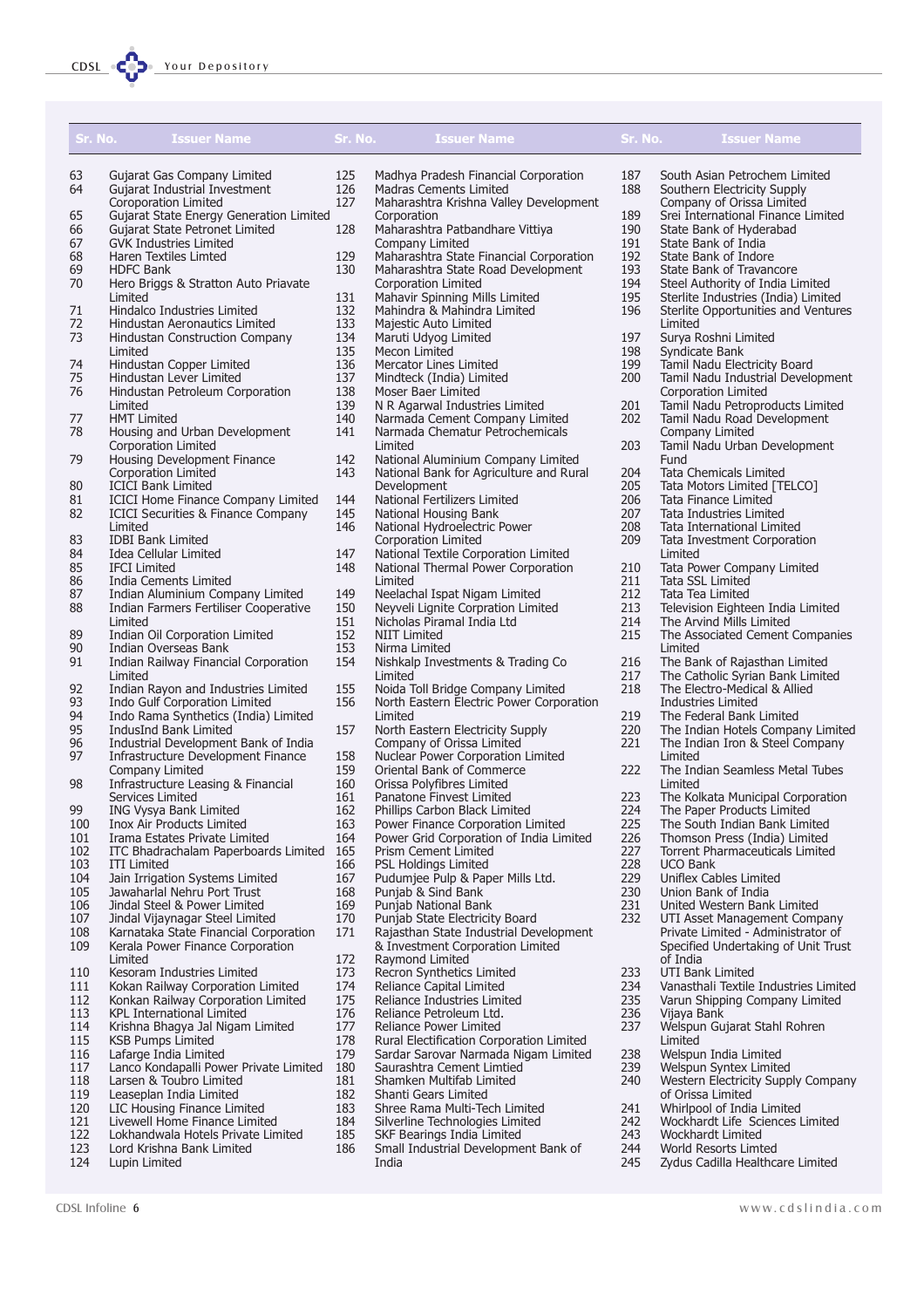## Depository Participants (DP) connected with CDSL

|                     | Sr. No. Depository Participant Name                                    |            | <b>Sr. No. Depository Participant Name</b>                            |            | <b>Sr. No. Depository Participant Name</b>            |
|---------------------|------------------------------------------------------------------------|------------|-----------------------------------------------------------------------|------------|-------------------------------------------------------|
|                     |                                                                        |            |                                                                       |            |                                                       |
| 1                   | A.C.Choksi Share Brokers Pvt. Ltd.                                     | 68         | IIT Corporate Services Ltd.                                           | 135        | Pruthvi Brokers & Share Holdings                      |
| 2                   | Abhipra Capital Ltd.                                                   | 69         | IKAB Securities & Investment Ltd.                                     |            | Pvt Ltd                                               |
| 3<br>$\overline{4}$ | ABN Amro Bank N.V                                                      | 70<br>71   | <b>IKM Investor Services Ltd</b>                                      | 136<br>137 | PSE Securities Ltd.<br>R B K Share Broking Ltd.       |
| 5                   | Accord Capital Markets Ltd.<br>Advani Share Brokers Private Ltd.       | 72         | INA Stock Broking Co. Pvt. Ltd.<br>INDSEC Securities And Finance Ltd. | 138        | R R S Shares & Stock Brokers Pvt Ltd                  |
| 6                   | Ajay Natavarlal Securities Pvt Ltd.                                    | 73         | Indus Portfolio Private Ltd.                                          | 139        | R.M. Share Trading Private Ltd.                       |
| 7                   | Ajmera Associates Pvt Ltd                                              | 74         | Indusind Bank Ltd.                                                    | 140        | R.N. Patwa Share & Stock Brokers                      |
| 8                   | Alankit Assignments Ltd.                                               | 75         | Infrastructure Leasing & Financial                                    |            | (P) Ltd                                               |
| 9                   | Allahabad Bank                                                         |            | Services Ltd                                                          | 141        | Rajkot Nagarik Sahkari Bank Ltd.                      |
| 10                  | Amu Shares & Securities Ltd.                                           | 76         | Integrated Master Securities Ltd.                                     | 142        | Rashi Equisearch Private Ltd.                         |
| 11                  | Anand Rathi Securities Pvt. Ltd.                                       | 77         | Inter-Connected Stock Exchange Of                                     | 143        | Reliance Capital Ltd.                                 |
| 12                  | Asian Markets Securities Pvt. Ltd.                                     |            | India Ltd                                                             | 144        | Renaissance Securities Ltd.                           |
| 13                  | Asit C. Mehta Investment                                               | 78         | Inventure Growth & Securities Ltd                                     | 145        | Rooshnil Securities Pvt Ltd                           |
|                     | Intermediates Ltd.                                                     | 79         | ISJ Securities Private Ltd.                                           | 146        | S.P. Jain Securities Pvt. Ltd.                        |
| 14                  | B D Shah Securities Ltd.                                               | 80         | J G A Shah Shares Brokers Pvt Ltd                                     | 147        | Sahara India Financial                                |
| 15                  | B M Gandhi Securities Pvt Ltd                                          | 81         | J G Shah Financial Consultants Pvt. Ltd.                              |            | Corporation Ltd.                                      |
| 16                  | B R Jalan Securities Private Ltd.                                      | 82         | Janata Sahakari Bank Ltd., Pune                                       | 148        | Saikripa Securities Ltd.                              |
| 17                  | Babubhai Purushottamdas                                                | 83         | Joindre Capital Services Ltd.                                         | 149        | Sam Global Securities Ltd.                            |
|                     | Stock Brokers Pvt Ltd                                                  | 84         | JSEL Securities Ltd.                                                  | 150        | Saurashtra Capital Services Pvt Ltd                   |
| 18                  | Bangalore Stock Exchange Ltd.                                          | 85         | Jyoti Jain Investment & Finance                                       | 151        | SDFC Securities Ltd.<br>Seema Securities Private Ltd. |
| 19                  | Bank Of Baroda                                                         |            | Co Pvt Ltd                                                            | 152<br>153 | Shah Investor's Home Ltd.                             |
| 20                  | Bank Of India                                                          | 86         | K & A Securities Pvt Ltd                                              | 154        | Shilpa Stock Brokers Private Ltd.                     |
| 21                  | <b>Bank Of Maharashtra</b>                                             | 87         | K Damani Securities Pvt Ltd                                           | 155        | Shilpa Stock Brokers Pvt Ltd                          |
| 22                  | BCB Brokerage Private Ltd.                                             | 88         | K G Vora Securities Ltd                                               | 156        | Siddhi Shares Private Ltd.                            |
| 23                  | Bhavik Rajesh Khandhar Shares &                                        | 89         | K M Jain Stock Brokers Pvt Ltd                                        | 157        | SINO Securities Pvt Ltd                               |
|                     | <b>Stock Brokers P Ltd</b>                                             | 90         | K.Jayantilal Securities Private Ltd.                                  | 158        | SKP Securities Ltd.                                   |
| 24                  | Birla Sun Life Securities Ltd.                                         | 91         | Kalpataru Multiplier Ltd.                                             | 159        | <b>SKSE Securities Ltd.</b>                           |
| 25                  | BLB Ltd.                                                               | 92         | Kantilal Chhaganlal Securities Private Ltd.                           | 160        | SMIFS Securities Ltd.                                 |
| 26                  | <b>BNR Capital Services Pvt Ltd</b>                                    | 93         | Karvy Consultants Ltd.                                                | 161        | SMK Shares And Stock Broking                          |
| 27                  | BOI Shareholding Ltd.                                                  | 94         | Kaushik Shah Shares And Securities Ltd.                               |            | Pvt. Ltd.                                             |
| 28                  | Bright Shares And Stocks Pvt. Ltd.                                     | 95         | Keynote Capitals Ltd.                                                 | 162        | SOM Datt Securities Ltd                               |
| 29                  | C.R. Kothari And Sons Shares & Stock                                   | 96<br>97   | Khambatta Securities Ltd.                                             | 163        | SPS Share Brokers Private Ltd.                        |
| 30                  | Brokers (P) Ltd                                                        |            | Kisan Ratilal Choksey Shares And<br>Securities Pvt Ltd                | 164        | Standard Chartered Bank                               |
| 31                  | Capstocks And Securities (India) Pvt Ltd<br>CD Equisearch Private Ltd. | 98         | KNC Shares & Securities Pvt Ltd                                       | 165        | State Bank Of India                                   |
| 32                  | Centurion Bank Ltd.                                                    | 99         | Kotak Securities Ltd.                                                 | 166        | State Bank Of Indore                                  |
| 33                  | Churiwala Securities Private Ltd.                                      | 100        | LKP Shares & Securities Ltd                                           | 167        | Steel City Securities Ltd.                            |
| 34                  | CIL Securities Ltd.                                                    | 101        | Lohia Securities Ltd.                                                 | 168        | Stock Holding Corporation Of                          |
| 35                  | Citibank N.A.                                                          | 102        | LSE Securities Ltd.                                                   | 169        | India Ltd.<br>Sunidhi Consultancy Services Pvt.Ltd    |
| 36                  | CLSA India Ltd.                                                        | 103        | M Prasad & Co. Ltd                                                    | 170        | Suresh Rathi Securities Pvt. Ltd.                     |
| 37                  | CNB Finwiz Ltd.                                                        | 104        | M R Share Broking Pvt Ltd                                             | 171        | Sushil Finance Consultants Ltd.                       |
| 38                  | Cochin Stock Brokers Ltd.                                              | 105        | M/s. Jitendra J. Bhabhera                                             | 172        | SVV Shares & Stock Brokers Pvt. Ltd.                  |
| 39                  | Dalal & Broacha Stock Broking Pvt. Ltd                                 | 106        | M/s. Sanjay C. Baxi                                                   | 173        | Sykes & Ray Equities (India) Ltd.                     |
| 40                  | Dalmia Securities Ltd.                                                 | 107        | Madras Stock Exchange Ltd.                                            | 174        | Techno Shares & Stocks Ltd                            |
| 41                  | DBS Capital Markets Pvt Ltd                                            | 108        | Maheshwari Equity Brokers Pvt. Ltd.                                   | 175        | The Akola Janata Commercial Coop.                     |
| 42                  | Deutsche Bank AG                                                       | 109        | Malti Securities Private Ltd.                                         |            | Bank Ltd, Akola                                       |
| 43                  | Dimensional Securities Pvt Ltd                                         | 110        | Manali Trading & Holdings Private Ltd                                 |            | 176 The Bank Of Rajasthan                             |
| 44                  | Dindayal Biyani Stock Brokers Ltd.                                     | 111        | Mangal Keshav Securities Ltd.                                         | 177        | The Cosmos Cooperative Bank Ltd.                      |
| 45                  | DJS Stock And Shares Ltd.                                              | 112        | Maniput Investments Pvt Ltd                                           | 178        | The Greater Bombay                                    |
| 46                  | <b>DSE Financial Services Ltd</b>                                      | 113        | Manubhai Mangaldas Securites Pvt Ltd                                  |            | Co-operative Ltd.                                     |
| 47                  | Dynamic Equities Pvt Ltd                                               | 114        | Master Capital Services Ltd                                           | 179        | The Hongkong And Shanghai Banking                     |
| 48                  | East India Securities Ltd.                                             | 115        | Mehta Vakil And Company Private Ltd.                                  |            | Corpn. Ltd                                            |
| 49                  | Emkay Share & Stock Brokers Pvt Ltd                                    | 116        | MLR Securities Private Ltd.                                           | 180        | The Hyderabad Stock Exchange Ltd                      |
| 50                  | Enam Securities Private Ltd.                                           | 117        | Money Care Securities And Financial                                   | 181        | The J & K Bank Ltd.                                   |
| 51                  | <b>Exponential Financial Services Pvt Ltd</b>                          |            | Services Ltd                                                          | 182        | The Omniscient Securities Pvt Ltd.                    |
| 52                  | <b>Express Securities Pvt Ltd</b>                                      | 118        | Mother India Securities Pvt Ltd                                       | 183        | The South Indian Bank Ltd.                            |
| 53                  | Finance Monitor (India) Pvt Ltd                                        | 119        | Motilal Oswal Securities Ltd.                                         | 184        | The Stock Exchange, Ahmedabad                         |
| 54                  | Fortis Securities Ltd.                                                 | 120        | MPSE Securities Ltd.                                                  | 185        | The United Western Bank Ltd.                          |
| 55                  | G M Bosu & Co Pvt Ltd                                                  | 121        | Mukesh Babu Securities Ltd.                                           | 186        | Total Securities Ltd.                                 |
| 56                  | Gandhi Securities And Investment                                       | 122        | Nagar Urban Co-operative Bank Ltd.                                    | 187        | Union Bank Of India<br>UTI Bank Ltd.                  |
|                     | Pvt Ltd<br>Global Trust Bank Ltd.                                      | 123<br>124 | Navkar Share & Stock Brokers Pvt Ltd                                  | 188<br>189 | UTI Securities Ltd.                                   |
| 57                  |                                                                        | 125        | Nirmal Bang Securities Pvt. Ltd.<br>Oracle Securities Private Ltd.    | 190        | Uttam Financial Services Ltd.                         |
| 58<br>59            | Globe Capital Market Ltd.<br>Grishma Securities Pvt Ltd                | 126        | Orbis Securities Pvt Ltd                                              | 191        | Vadodara Stock Exchange                               |
| 60                  | Gupta Equities Pvt. Ltd.                                               | 127        | Oriental Bank Of Commerce                                             | 192        | Vedika Securities Pvt Ltd                             |
| 61                  | H T Nanavati Securities Pvt Ltd.                                       | 128        | Pashupati Capital Services Pvt Ltd                                    | 193        | Vijan Share & Securities Pvt. Ltd.                    |
| 62                  | Hasmukh Lalbhai Share Brokers Pvt Ltd                                  | 129        | PCS Securities Ltd.                                                   | 194        | VNS Finance & Capital Services Ltd.                   |
| 63                  | HDFC Bank Ltd.                                                         | 130        | Prabhat Financial Services Ltd.                                       | 195        | Voque Commercial Co. Ltd.                             |
| 64                  | HEM Securities Ltd.                                                    | 131        | Prabhudas Lilladher Pvt Ltd                                           | 196        | Wallfort Share & Stock Brokers Ltd.                   |
| 65                  | HTS Securities (P) Ltd                                                 | 132        | Pragya Securities Pvt Ltd                                             | 197        | Wellworth Shares And Stock                            |
| 66                  | ICICI Bank Ltd.                                                        | 133        | Pratibhuti Viniyog Ltd.                                               |            | Broking Ltd                                           |
|                     |                                                                        |            |                                                                       |            |                                                       |

134 Pratik Stock Vision Pvt Ltd.

- 
- 67 IDBI Bank Ltd.

198 Zuari Investments Ltd.